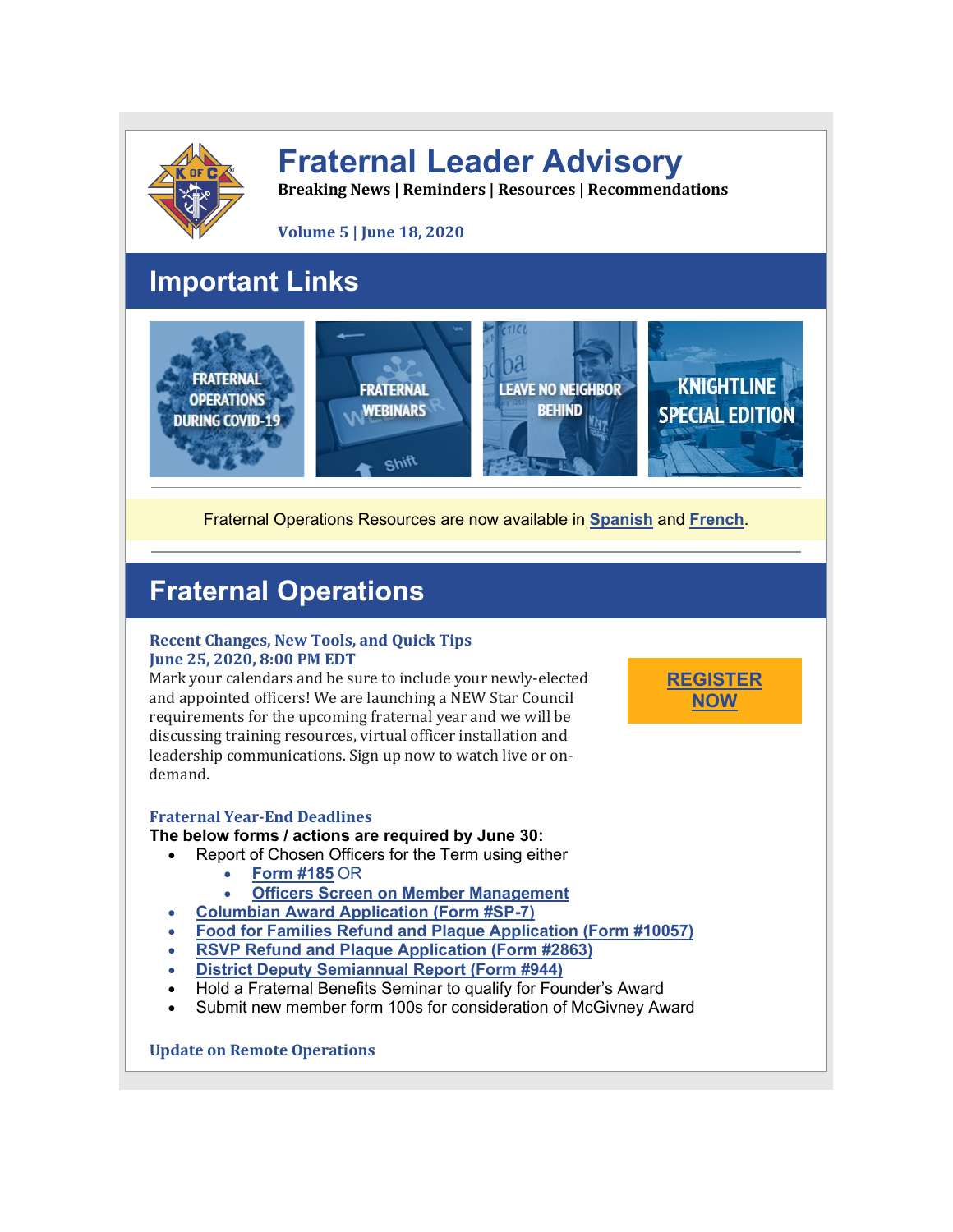Councils must continue to follow the pandemic restrictions of church and state authorities. In areas where restrictions have been relaxed, councils must exercise prudential judgement when considering the resumption of face to face events and meetings. The safety of members and guests must be of paramount concern with special attention given to protecting those most vulnerable to the virus.

Since regulations are different in every state and city, the Supreme Council cannot, at this time, issue an overriding set of guidelines for a return to normal operations. Furthermore, rules may change often and on short notice as societies come to terms with this terrible disease and its impact.

**Our May 14 webinar on Fraternal [Operations](http://r20.rs6.net/tn.jsp?f=001Iq09OXOLFYs8r2386GoJFGnNEJzf0H2urhUJSAJ07OpVDJagU31o0kNQJ81NdF60Zu0Iw1jwFvGMXILK1-F5CD_jPWV9vNQOMW6aXUoqJEOewS52bSl2FOoi9TQMVRpffhDy1Z785g51orA3RFBD_htAIbrzMxI_4IDutz2tYv4SKXrhk4qwOoh8FboUjUCbSkuRDLfWaW_ppMnn_853Zbir0ZbGMyD1TnmYYUbw4_Av8RqpWKKBLQ==&c=Mz4qRLFY_UVU4usmKPMfglL1PeCDhyN-Zq5exyhExlT01Hr0_8gv0Q==&ch=3qdAi3RWx8ghbvJ-rYDu4-P8E3FPurCSnB20RgDl9Zejnk-pRYO-Dg==)** included suggestions for councils to consider for the resumption of face to face meetings and events. **Click here to [review](http://r20.rs6.net/tn.jsp?f=001Iq09OXOLFYs8r2386GoJFGnNEJzf0H2urhUJSAJ07OpVDJagU31o0gcGZSpURR_IMD-HYVBxwzXW4lwSM9AW3Ti7wupIIJg4LuZVqiQoSDK4FAc96cuRxKThew0GIugTA9Ne025lBs3pYvOVH2hlnHPsPBWGkoPSK3huU5SFC2VoJri9Hm-NiZOgn_fuygZksOy2KIrUIBQ4lo8BP-kdGteL4KULZk-0LUDhW5Ccc6A=&c=Mz4qRLFY_UVU4usmKPMfglL1PeCDhyN-Zq5exyhExlT01Hr0_8gv0Q==&ch=3qdAi3RWx8ghbvJ-rYDu4-P8E3FPurCSnB20RgDl9Zejnk-pRYO-Dg==) the slides from that [webinar](http://r20.rs6.net/tn.jsp?f=001Iq09OXOLFYs8r2386GoJFGnNEJzf0H2urhUJSAJ07OpVDJagU31o0gcGZSpURR_IMD-HYVBxwzXW4lwSM9AW3Ti7wupIIJg4LuZVqiQoSDK4FAc96cuRxKThew0GIugTA9Ne025lBs3pYvOVH2hlnHPsPBWGkoPSK3huU5SFC2VoJri9Hm-NiZOgn_fuygZksOy2KIrUIBQ4lo8BP-kdGteL4KULZk-0LUDhW5Ccc6A=&c=Mz4qRLFY_UVU4usmKPMfglL1PeCDhyN-Zq5exyhExlT01Hr0_8gv0Q==&ch=3qdAi3RWx8ghbvJ-rYDu4-P8E3FPurCSnB20RgDl9Zejnk-pRYO-Dg==)**. Please note that these are merely suggestions that reflect what many organizations are doing to manage their own events. Also, please be aware that our suggestions are not all inclusive. However, they are good things to consider as you plan to resume "in contact" activities. Church and local authorities, particularly local health boards, are likely to have more comprehensive guidelines for councils to follow.

#### **Keep in touch with us!**

As the 2019-2020 fraternal year comes to a close, please ensure that we have the most up to date contact information for you. If you would like to continue to receive the FLA in the 2020-2021 fraternal year, please subscribe by clicking the button on the right.

**[Subscribe](http://r20.rs6.net/tn.jsp?f=001Iq09OXOLFYs8r2386GoJFGnNEJzf0H2urhUJSAJ07OpVDJagU31o0kNQJ81NdF60Ae_eKlBqgM-uo7rjoTZ3x4oOVocTTU9mRd2AZ3w_z-NxFGakuQV9Nl0un8alAqatrOLEAeQ1DIrtr1z7UkxtlB1mUz_DIffYqVyRrp2AyKQsHZlWjvjcviE9gR6BXwVaNYLF0JRD5Dpcdzi22tRHKNqbe16f_J8zPW7m19mbCb2YMZSIUt4hHwBZzMYhqpJBwR5EwE5AYbgenhtjnGUPAiY1DrTLztfMJbe2miIm8ov0dnhoDuzDEhbgK4SFzKpbH5PYHuVB6A0=&c=Mz4qRLFY_UVU4usmKPMfglL1PeCDhyN-Zq5exyhExlT01Hr0_8gv0Q==&ch=3qdAi3RWx8ghbvJ-rYDu4-P8E3FPurCSnB20RgDl9Zejnk-pRYO-Dg==) Here**

# **2020-2021 Fraternal Planner**

**AN KNIGHTS** 

**FRATERNAL PLANNER**  $2020 - 2021$ 

The 2020-2021 Fraternal Planner can be downloaded **[here](http://r20.rs6.net/tn.jsp?f=001Iq09OXOLFYs8r2386GoJFGnNEJzf0H2urhUJSAJ07OpVDJagU31o0kNQJ81NdF60WhNpB0EK7VGTnuHlpIVDRt8ZU30xHK8k-xuzGUL5_QFNjC9ZO5z01vUP825YPhblT2-ZCxOdQpmxCx9mjyd3aZr6HFRlPaYxvf5bAKGmPEWadCKJj8m-iMhrOkv7kuiXFYh0UUh48PFzcoqUQ3HcbCUA08NfvmfO74QmSI00yhI=&c=Mz4qRLFY_UVU4usmKPMfglL1PeCDhyN-Zq5exyhExlT01Hr0_8gv0Q==&ch=3qdAi3RWx8ghbvJ-rYDu4-P8E3FPurCSnB20RgDl9Zejnk-pRYO-Dg==)**. Three copies, along with a Star Council poster, will be mailed shortly to every council via the Financial Secretary. Additional copies will be available at Supplies Online in July.

### **Installation of Council Officers**

Councils can continue with officer installation ceremonies during this time of recommended social distancing. Online platforms currently used for council meetings are recommended for holding virtual installation ceremonies.

**The [ceremony](http://r20.rs6.net/tn.jsp?f=001Iq09OXOLFYs8r2386GoJFGnNEJzf0H2urhUJSAJ07OpVDJagU31o0gcGZSpURR_Ijl-U1ZOp24YfkjgrEj8ZkwfqarL9mod326HYfaSsUPw1OkdfDPS2upoHXQ22K5H6e39nspx23PWMUXKZnqtZPYp80VkTS4TGhHTJIh8PJ4iopb3HQEvM1qmnaEGczdCK4QAiZqih3W_Vl3lkCqPNsW_LA7T7WI8pQKQK2I4hz1aDlREFL0l6fMU4WgIVI4ILUGvQRM7IrLs=&c=Mz4qRLFY_UVU4usmKPMfglL1PeCDhyN-Zq5exyhExlT01Hr0_8gv0Q==&ch=3qdAi3RWx8ghbvJ-rYDu4-P8E3FPurCSnB20RgDl9Zejnk-pRYO-Dg==)** is frequently altered to meet the needs of council settings and events, so alterations to accommodate a virtual ceremony would also be appropriate. Much like any Installation of Council Officers ceremony, the district deputy will want to review the script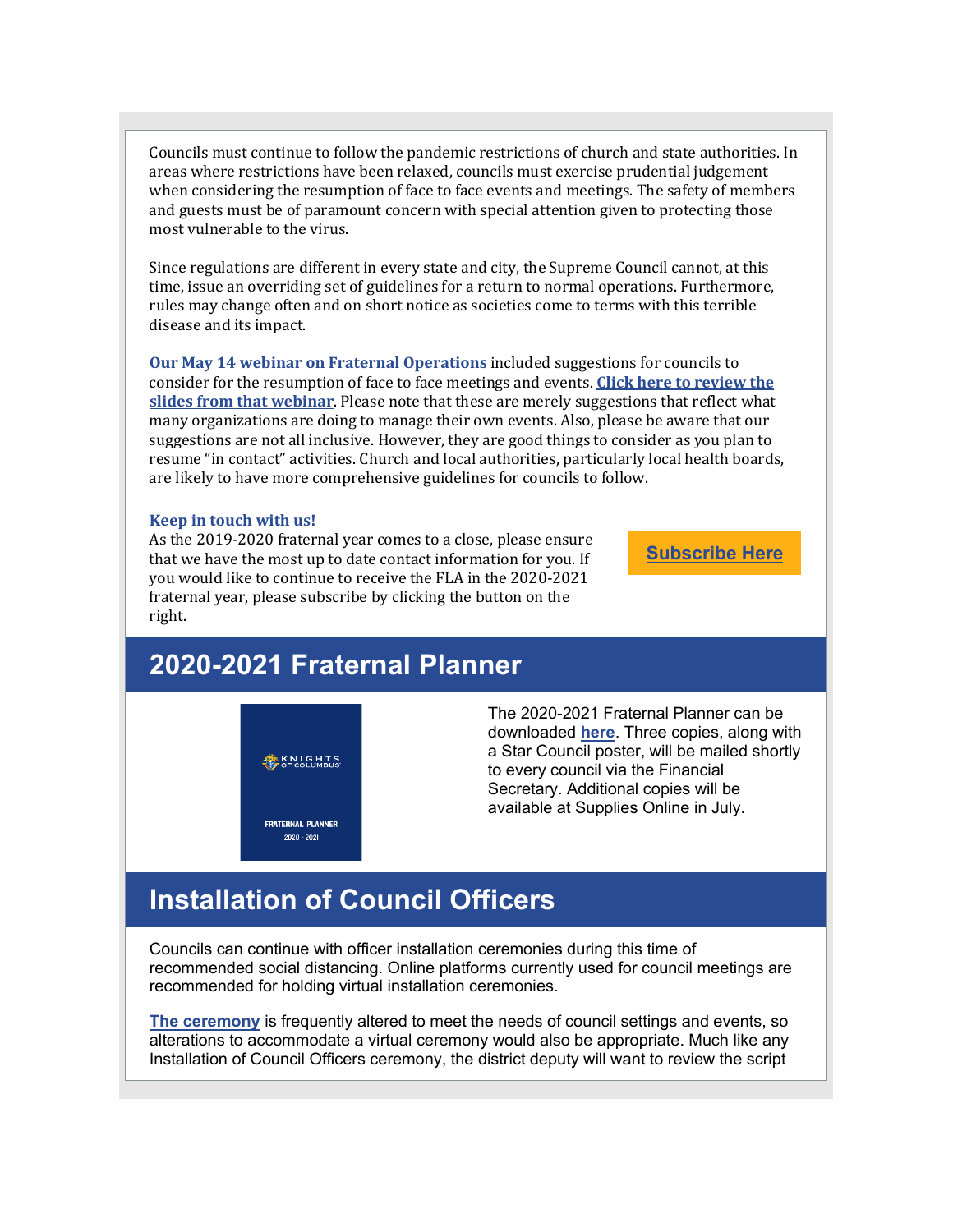beforehand and make any necessary modifications that would not make sense in the virtual setting.

Areas to alter can include:

- Blessing of the Medals of office
- Escorting of the officers
- Investing with medal
- Inviting of wives to come forward
- Forming of the cross

# **Council Semi-Annual Audit**

The **council [semi-annual](http://r20.rs6.net/tn.jsp?f=001Iq09OXOLFYs8r2386GoJFGnNEJzf0H2urhUJSAJ07OpVDJagU31o0kNQJ81NdF60K3sdvIhIEyjDjWQAau-HnHHA142Y9Gn2ktw60DDPda9b9rZAzM4-L3VT462hKXtNtjC6HLgpJB1fErdFOBvAVhYKTaFcAm-8R4p2JZZskr_mXGWXmntk7wUrXvO9QJcO&c=Mz4qRLFY_UVU4usmKPMfglL1PeCDhyN-Zq5exyhExlT01Hr0_8gv0Q==&ch=3qdAi3RWx8ghbvJ-rYDu4-P8E3FPurCSnB20RgDl9Zejnk-pRYO-Dg==) audit (Form #1295)** is due August 15. If the Audit Committee cannot meet in person to conduct the audit consider using one of the **remote [meeting](http://r20.rs6.net/tn.jsp?f=001Iq09OXOLFYs8r2386GoJFGnNEJzf0H2urhUJSAJ07OpVDJagU31o0pCkxVAAiBX_kQSwg9LaAMXLVCzrLvaJ-lpe3vj9CHkR_jcoO6DkCW-P0bnZMG-8ZA4Gw29NeJ-tY59L1PE3tsrt7siPE2EBcBX4ftwpoKFNlE2sWZF7jS3UYuLAZpshvT_uO73PD0wQ95tZFZDisrvwzqRvbse4Fj1fm3y0VK-MMqq2PvXoKCGQJibspIRB9_OaYA_xyMYN9_r53EjRvYncrmV5nb0oyA==&c=Mz4qRLFY_UVU4usmKPMfglL1PeCDhyN-Zq5exyhExlT01Hr0_8gv0Q==&ch=3qdAi3RWx8ghbvJ-rYDu4-P8E3FPurCSnB20RgDl9Zejnk-pRYO-Dg==) [tools](http://r20.rs6.net/tn.jsp?f=001Iq09OXOLFYs8r2386GoJFGnNEJzf0H2urhUJSAJ07OpVDJagU31o0pCkxVAAiBX_kQSwg9LaAMXLVCzrLvaJ-lpe3vj9CHkR_jcoO6DkCW-P0bnZMG-8ZA4Gw29NeJ-tY59L1PE3tsrt7siPE2EBcBX4ftwpoKFNlE2sWZF7jS3UYuLAZpshvT_uO73PD0wQ95tZFZDisrvwzqRvbse4Fj1fm3y0VK-MMqq2PvXoKCGQJibspIRB9_OaYA_xyMYN9_r53EjRvYncrmV5nb0oyA==&c=Mz4qRLFY_UVU4usmKPMfglL1PeCDhyN-Zq5exyhExlT01Hr0_8gv0Q==&ch=3qdAi3RWx8ghbvJ-rYDu4-P8E3FPurCSnB20RgDl9Zejnk-pRYO-Dg==)** discussed in previous webinars and found at **[kofc.org](http://r20.rs6.net/tn.jsp?f=001Iq09OXOLFYs8r2386GoJFGnNEJzf0H2urhUJSAJ07OpVDJagU31o0qNObBhdWJ5gI2Bgv2Yk92ICVcKPbLLv5BhkquHiFIwnX9KQUKPBnZ57n-GFgykpV5iyjmknQ8OKRkw-DSrJglQ=&c=Mz4qRLFY_UVU4usmKPMfglL1PeCDhyN-Zq5exyhExlT01Hr0_8gv0Q==&ch=3qdAi3RWx8ghbvJ-rYDu4-P8E3FPurCSnB20RgDl9Zejnk-pRYO-Dg==)**. Many tools allow computer screens to be shared so data can be viewed by all committee members simultaneously. If necessary, material can be emailed to committee members prior to the meeting. Be flexible and use common sense to complete the audit.

Once each committee member provides confirmation that they agree with the data entered on the form, the audit can be submitted with the names of the committee typed into the signature lines.

## **New Fraternal Training Resources**

As we improve the resources available to our fraternal leaders, the Supreme Council will now be hosting our **training [materials](http://r20.rs6.net/tn.jsp?f=001Iq09OXOLFYs8r2386GoJFGnNEJzf0H2urhUJSAJ07OpVDJagU31o0kNQJ81NdF60l3RxEAuoC8g78Ir1y_xkHwuSCV1XdMB0UTXaqZuk6uSPm10UBLXrocODJUz7THODzg_7Zp7n1-Mg6v4eDFh0XE_EHsMRO2c5xQCV2NN5urzEEnxl-KdP7UeC79npvWkn4PfBJwbEeaI=&c=Mz4qRLFY_UVU4usmKPMfglL1PeCDhyN-Zq5exyhExlT01Hr0_8gv0Q==&ch=3qdAi3RWx8ghbvJ-rYDu4-P8E3FPurCSnB20RgDl9Zejnk-pRYO-Dg==)** directly on **[kofc.org](http://r20.rs6.net/tn.jsp?f=001Iq09OXOLFYs8r2386GoJFGnNEJzf0H2urhUJSAJ07OpVDJagU31o0qNObBhdWJ5gI2Bgv2Yk92ICVcKPbLLv5BhkquHiFIwnX9KQUKPBnZ57n-GFgykpV5iyjmknQ8OKRkw-DSrJglQ=&c=Mz4qRLFY_UVU4usmKPMfglL1PeCDhyN-Zq5exyhExlT01Hr0_8gv0Q==&ch=3qdAi3RWx8ghbvJ-rYDu4-P8E3FPurCSnB20RgDl9Zejnk-pRYO-Dg==)**. There is *no log in required* as with the old SABA system. Content will continue to be added through the start of the new fraternal year. Should you have any questions, please reach out to us at **[fraternaltraining@kofc.org](mailto:fraternaltraining@kofc.org)**. Your feedback on future training and video topics will be essential as we move forward.

**NOTE: Access to Officers Online is limited to the Grand Knight and Financial Secretary.**

### **Membership Growth**



#### **Upcoming Online Exemplifications**

Robert Ennis, the Director of Membership Growth reminds us that Fr. McGivney founded the Knights to help in times like these. **Read his [encouraging](http://r20.rs6.net/tn.jsp?f=001Iq09OXOLFYs8r2386GoJFGnNEJzf0H2urhUJSAJ07OpVDJagU31o0kNQJ81NdF60eaTtanhH4e5PWjXeqUrG9s-SQ5Ud1th_6TiRPLmOnzrBTSGsroV_7pv15E_2nW-zFwViweFpPD4YaCGO1O4yZg==&c=Mz4qRLFY_UVU4usmKPMfglL1PeCDhyN-Zq5exyhExlT01Hr0_8gv0Q==&ch=3qdAi3RWx8ghbvJ-rYDu4-P8E3FPurCSnB20RgDl9Zejnk-pRYO-Dg==) message.**

A full, Supreme Council sponsored ceremony schedule can be found here in **[English](http://r20.rs6.net/tn.jsp?f=001Iq09OXOLFYs8r2386GoJFGnNEJzf0H2urhUJSAJ07OpVDJagU31o0kNQJ81NdF6054x4BC2l39di9au7hPuSbJjSAkjZAPV1MFMYIb8s1SKHXG6J8BwTlKviFytDSQjkad4dCLpKjPCW7GvCKrUg2SaMJ5IyD3XB7rtIxtPK2oA9Ta8x4wOqp_QGuh3MWq2kdsgwMkamBQB0O5vQtO795o3F8XH1u_Fvy5asl7Smjuw=&c=Mz4qRLFY_UVU4usmKPMfglL1PeCDhyN-Zq5exyhExlT01Hr0_8gv0Q==&ch=3qdAi3RWx8ghbvJ-rYDu4-P8E3FPurCSnB20RgDl9Zejnk-pRYO-Dg==)**, **[Spanish](http://r20.rs6.net/tn.jsp?f=001Iq09OXOLFYs8r2386GoJFGnNEJzf0H2urhUJSAJ07OpVDJagU31o0vjCxmh481GTtzyU2E20i6d0DKAKnDt4H1wb_Bzdk3kxitp9XFFLGeM9A7FNUyY2j1pz8XumlYpgYQUWEwiMghOUaeNC02isA7WqBjB1kAebkONf9wkl3Kv6zap4kiX-fN1lsu0ph06dZYUEUaTxKe5leOJLvLHjOLKQWFsClwQ4GTITatnRQnM=&c=Mz4qRLFY_UVU4usmKPMfglL1PeCDhyN-Zq5exyhExlT01Hr0_8gv0Q==&ch=3qdAi3RWx8ghbvJ-rYDu4-P8E3FPurCSnB20RgDl9Zejnk-pRYO-Dg==)**, and **[French](http://r20.rs6.net/tn.jsp?f=001Iq09OXOLFYs8r2386GoJFGnNEJzf0H2urhUJSAJ07OpVDJagU31o0kNQJ81NdF601J-GEV8B1TA-kUO28iVOBtIQXspYPDX4zUMhbQPg_TxjKJHworSMtD_n8Rt-SgAT1UV7K73rGTQik78_mqMUcPRD-MjZq-u7CLN0sx73XxIftX1l8jDQLjhs_hl7J6_fhigWkfI1eLpvsB9PHOG01SMxVvtzYFX_C_xpyPGRnQA=&c=Mz4qRLFY_UVU4usmKPMfglL1PeCDhyN-Zq5exyhExlT01Hr0_8gv0Q==&ch=3qdAi3RWx8ghbvJ-rYDu4-P8E3FPurCSnB20RgDl9Zejnk-pRYO-Dg==)**.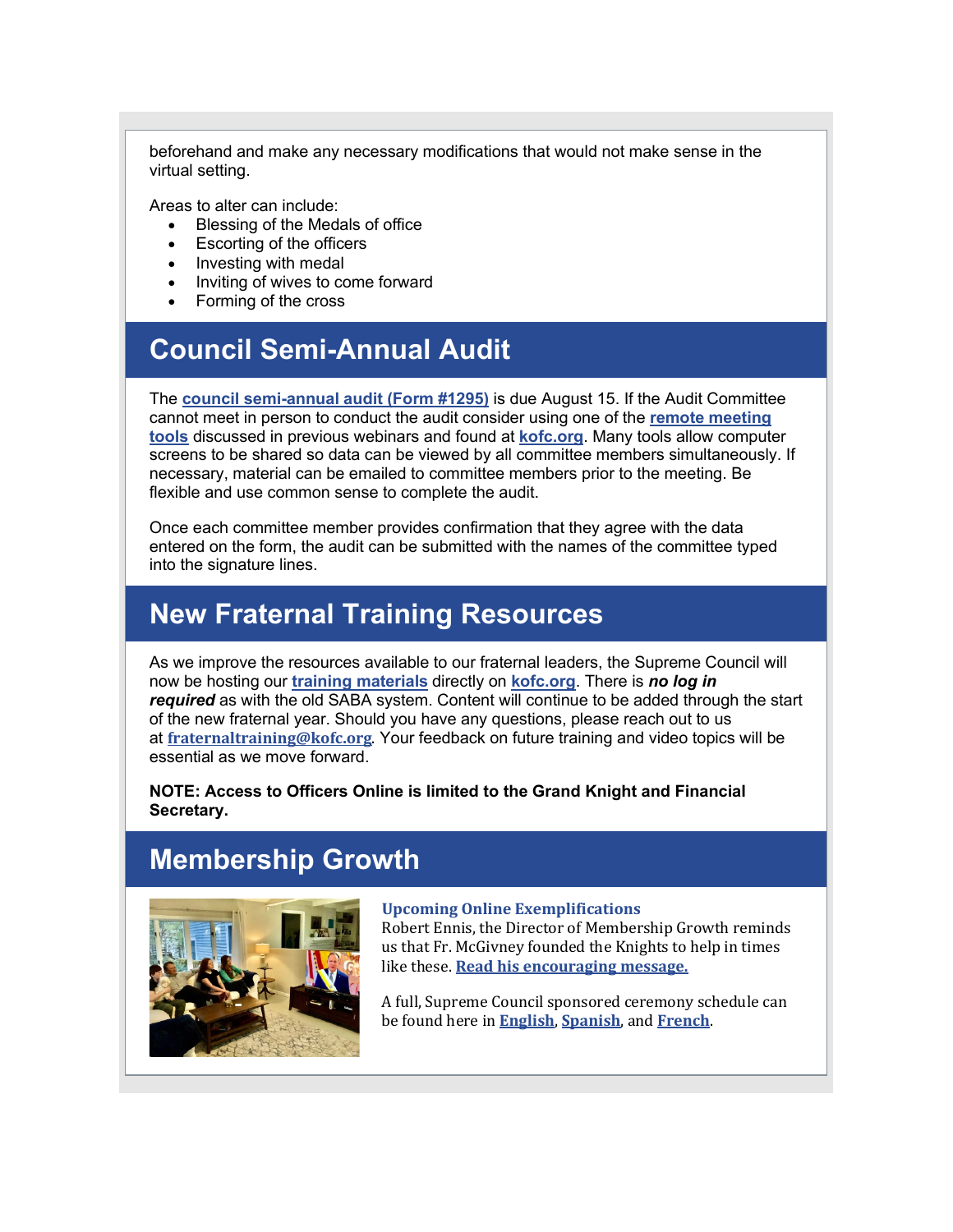### **NOTE: Councils must file a form 100 for all new members attending an online exemplification**

### **Online Membership is not the same as Online Exemplification**

The online Exemplifications are provided in response to the COVID-19 pandemic. They provide a way for councils to welcome new members while in-person ceremonials are not possible. Councils process candidates for online Exemplifications just as they would for inperson ceremonials. They vote to approve a candidate and submit a form 100 after the candidate attends the online ceremonial. The Supreme Council does not collect dues from members attending online Exemplifications.

Online members are members who join the Knights of Columbus at kofc.org. These members are placed in state online councils and can request to be contacted by a local council. An online member wishing to join a local council needs to attend an Exemplification and then is processed by the council as a transfer. A council will also receive credit for a new member when an online member transfers in. Online members are charged annual dues by the Supreme Council.

### **Membership Growth Promotion for Friends and Family**

Now is the time to ask Catholic men to join you in the breach. If a Knight joins online by June 30 and uses the promo code **GIVE2020**, his \$30 membership fee will go directly to the **[KofC's](http://r20.rs6.net/tn.jsp?f=001Iq09OXOLFYs8r2386GoJFGnNEJzf0H2urhUJSAJ07OpVDJagU31o0qgwXDw9kXtVt1198RtK5fYvManCzn5e5jcdw9owb1sbS-J8D7wSpGM3CFr77lsI2qpwTC_qyk4ZWK3iamCiZHKK591eP7l5wDeOg47MG1igbH-z22j81KJtM3FBWBLxmohyAriHVlujLXbAsWL-YZw=&c=Mz4qRLFY_UVU4usmKPMfglL1PeCDhyN-Zq5exyhExlT01Hr0_8gv0Q==&ch=3qdAi3RWx8ghbvJ-rYDu4-P8E3FPurCSnB20RgDl9Zejnk-pRYO-Dg==) Leave No [Neighbor](http://r20.rs6.net/tn.jsp?f=001Iq09OXOLFYs8r2386GoJFGnNEJzf0H2urhUJSAJ07OpVDJagU31o0qgwXDw9kXtVt1198RtK5fYvManCzn5e5jcdw9owb1sbS-J8D7wSpGM3CFr77lsI2qpwTC_qyk4ZWK3iamCiZHKK591eP7l5wDeOg47MG1igbH-z22j81KJtM3FBWBLxmohyAriHVlujLXbAsWL-YZw=&c=Mz4qRLFY_UVU4usmKPMfglL1PeCDhyN-Zq5exyhExlT01Hr0_8gv0Q==&ch=3qdAi3RWx8ghbvJ-rYDu4-P8E3FPurCSnB20RgDl9Zejnk-pRYO-Dg==) Behind fund**, and the Supreme Council will match that donation 100%.

Please email this **[invitation](http://r20.rs6.net/tn.jsp?f=001Iq09OXOLFYs8r2386GoJFGnNEJzf0H2urhUJSAJ07OpVDJagU31o0hA4jc5M4Pn0VJcc8DEoRXAnXKhMoyzQ346NDqVtqWB8f1mw3CTMEa7TDyqPCJODC6JINuX9-Mg6REvlWiXiSWhUCMMhvtM8qyp1miKV4NETii2L47ieUjPmGnHKKo6yqMTqc0RTE_MphLOlrIbOHJhBPzpJZJg2ehyd1PRNOjC6SBZ0Doy9QxlONJ_d-5vRBTPKITY03i5y22xvwqz161xXJzNLTNIs3peg8u70vLpvHbD4K78m_GamkqjTDQlpdfPAEBEd_wLtLwutgmC7Jl4=&c=Mz4qRLFY_UVU4usmKPMfglL1PeCDhyN-Zq5exyhExlT01Hr0_8gv0Q==&ch=3qdAi3RWx8ghbvJ-rYDu4-P8E3FPurCSnB20RgDl9Zejnk-pRYO-Dg==)** to your family and friends and encourage them to make the life changing decision of becoming a Knight of Columbus — by joining now, they help us support our neighbors in this time of need.

# **District Deputy Report**

- Contact your councils to schedule the **[Installation](http://r20.rs6.net/tn.jsp?f=001Iq09OXOLFYs8r2386GoJFGnNEJzf0H2urhUJSAJ07OpVDJagU31o0gcGZSpURR_Ijl-U1ZOp24YfkjgrEj8ZkwfqarL9mod326HYfaSsUPw1OkdfDPS2upoHXQ22K5H6e39nspx23PWMUXKZnqtZPYp80VkTS4TGhHTJIh8PJ4iopb3HQEvM1qmnaEGczdCK4QAiZqih3W_Vl3lkCqPNsW_LA7T7WI8pQKQK2I4hz1aDlREFL0l6fMU4WgIVI4ILUGvQRM7IrLs=&c=Mz4qRLFY_UVU4usmKPMfglL1PeCDhyN-Zq5exyhExlT01Hr0_8gv0Q==&ch=3qdAi3RWx8ghbvJ-rYDu4-P8E3FPurCSnB20RgDl9Zejnk-pRYO-Dg==) of Council [Officers](http://r20.rs6.net/tn.jsp?f=001Iq09OXOLFYs8r2386GoJFGnNEJzf0H2urhUJSAJ07OpVDJagU31o0gcGZSpURR_Ijl-U1ZOp24YfkjgrEj8ZkwfqarL9mod326HYfaSsUPw1OkdfDPS2upoHXQ22K5H6e39nspx23PWMUXKZnqtZPYp80VkTS4TGhHTJIh8PJ4iopb3HQEvM1qmnaEGczdCK4QAiZqih3W_Vl3lkCqPNsW_LA7T7WI8pQKQK2I4hz1aDlREFL0l6fMU4WgIVI4ILUGvQRM7IrLs=&c=Mz4qRLFY_UVU4usmKPMfglL1PeCDhyN-Zq5exyhExlT01Hr0_8gv0Q==&ch=3qdAi3RWx8ghbvJ-rYDu4-P8E3FPurCSnB20RgDl9Zejnk-pRYO-Dg==)**.
- Plan to attend the **next [webinar](http://r20.rs6.net/tn.jsp?f=001Iq09OXOLFYs8r2386GoJFGnNEJzf0H2urhUJSAJ07OpVDJagU31o0kNQJ81NdF60uhWIsibgZzy_S-GdLiZVn5z2V0a4haTNH93EKDU_fTVxyqcQYf7lTbmlaBQsC7HN7TDbDXxnDL34SuIWDIjQQZTc0Kv-3cWICmW76vYjsHcG85wT4hrixn2AfIlNWGrAoFTRPeTRXQ7lfesvEyeJXWGZpn4Z8K-2KKTrR7k68UF8ZjQYYvl11A==&c=Mz4qRLFY_UVU4usmKPMfglL1PeCDhyN-Zq5exyhExlT01Hr0_8gv0Q==&ch=3qdAi3RWx8ghbvJ-rYDu4-P8E3FPurCSnB20RgDl9Zejnk-pRYO-Dg==) on June 25** and invite all your council leaders to join you. These webinars are where you get the very latest news and updates, along with the opportunity to ask questions.



• Submit the **[Semiannual](http://r20.rs6.net/tn.jsp?f=001Iq09OXOLFYs8r2386GoJFGnNEJzf0H2urhUJSAJ07OpVDJagU31o0kNQJ81NdF600Dc76jdkN6NiZE4X2nQYXR1W0IolgLHBRF_DhsylwKHQ-BKHsC9Q8M2N0fGn2U210NPihheib8MpZwE2w55oP5V7Yggc_R_hFZItSE6qJF6wY0XYgoGCeuMSZYKI8VNcQtXBTrAL7gOFXA_oS_3mFg==&c=Mz4qRLFY_UVU4usmKPMfglL1PeCDhyN-Zq5exyhExlT01Hr0_8gv0Q==&ch=3qdAi3RWx8ghbvJ-rYDu4-P8E3FPurCSnB20RgDl9Zejnk-pRYO-Dg==) Report on Council Status (Form [#944\)](http://r20.rs6.net/tn.jsp?f=001Iq09OXOLFYs8r2386GoJFGnNEJzf0H2urhUJSAJ07OpVDJagU31o0kNQJ81NdF600Dc76jdkN6NiZE4X2nQYXR1W0IolgLHBRF_DhsylwKHQ-BKHsC9Q8M2N0fGn2U210NPihheib8MpZwE2w55oP5V7Yggc_R_hFZItSE6qJF6wY0XYgoGCeuMSZYKI8VNcQtXBTrAL7gOFXA_oS_3mFg==&c=Mz4qRLFY_UVU4usmKPMfglL1PeCDhyN-Zq5exyhExlT01Hr0_8gv0Q==&ch=3qdAi3RWx8ghbvJ-rYDu4-P8E3FPurCSnB20RgDl9Zejnk-pRYO-Dg==)** for each council in your district, whether active or inactive, **by the June 30 deadline**.

## **Grand Knight Report**

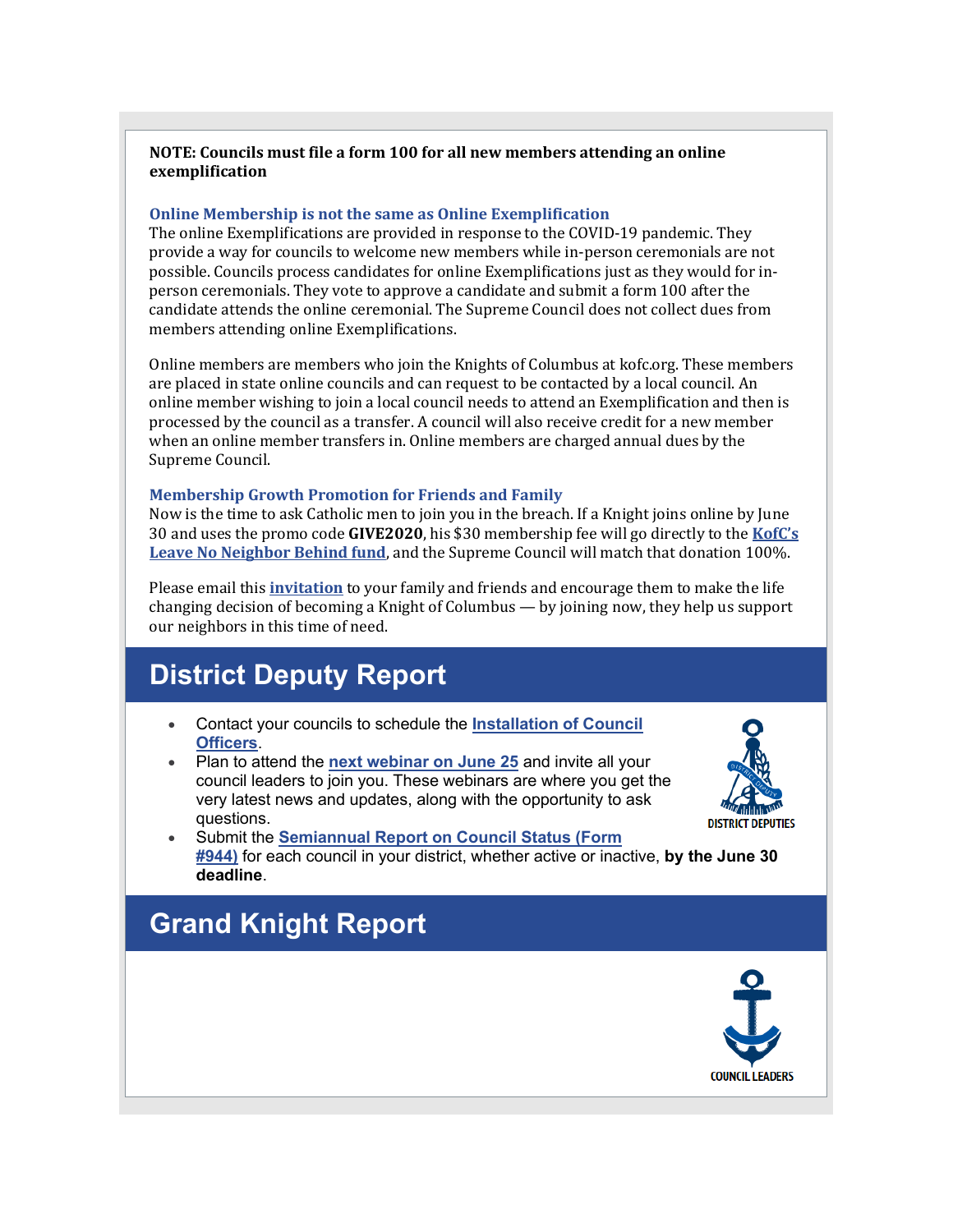- Work with your District Deputy to schedule the **[Installation](http://r20.rs6.net/tn.jsp?f=001Iq09OXOLFYs8r2386GoJFGnNEJzf0H2urhUJSAJ07OpVDJagU31o0gcGZSpURR_Ijl-U1ZOp24YfkjgrEj8ZkwfqarL9mod326HYfaSsUPw1OkdfDPS2upoHXQ22K5H6e39nspx23PWMUXKZnqtZPYp80VkTS4TGhHTJIh8PJ4iopb3HQEvM1qmnaEGczdCK4QAiZqih3W_Vl3lkCqPNsW_LA7T7WI8pQKQK2I4hz1aDlREFL0l6fMU4WgIVI4ILUGvQRM7IrLs=&c=Mz4qRLFY_UVU4usmKPMfglL1PeCDhyN-Zq5exyhExlT01Hr0_8gv0Q==&ch=3qdAi3RWx8ghbvJ-rYDu4-P8E3FPurCSnB20RgDl9Zejnk-pRYO-Dg==) of Council [Officers](http://r20.rs6.net/tn.jsp?f=001Iq09OXOLFYs8r2386GoJFGnNEJzf0H2urhUJSAJ07OpVDJagU31o0gcGZSpURR_Ijl-U1ZOp24YfkjgrEj8ZkwfqarL9mod326HYfaSsUPw1OkdfDPS2upoHXQ22K5H6e39nspx23PWMUXKZnqtZPYp80VkTS4TGhHTJIh8PJ4iopb3HQEvM1qmnaEGczdCK4QAiZqih3W_Vl3lkCqPNsW_LA7T7WI8pQKQK2I4hz1aDlREFL0l6fMU4WgIVI4ILUGvQRM7IrLs=&c=Mz4qRLFY_UVU4usmKPMfglL1PeCDhyN-Zq5exyhExlT01Hr0_8gv0Q==&ch=3qdAi3RWx8ghbvJ-rYDu4-P8E3FPurCSnB20RgDl9Zejnk-pRYO-Dg==)**.
- Schedule a transition meeting with outgoing and incoming officers and directors.
- Work with your Financial Secretary to update contact information for the council roster and then craft an effective communication plan to engage all members.
- Ensure that your **Columbian Award [application](http://r20.rs6.net/tn.jsp?f=001Iq09OXOLFYs8r2386GoJFGnNEJzf0H2urhUJSAJ07OpVDJagU31o0gcGZSpURR_I74e1LiinAsZLrvTG0C61JZVPSMTTLK8nHJG_QWXR-VOXN3fN_4JwzcWRnqSGIe8BEVvKPCDIsDJZQzK73rM7mV9sGJf3RbuSK-oqAykTwZKCFT-lnsFPj46SU-iCRigx1_5SgOfnXfj-Z413nbcDgjtl48DjRkAT&c=Mz4qRLFY_UVU4usmKPMfglL1PeCDhyN-Zq5exyhExlT01Hr0_8gv0Q==&ch=3qdAi3RWx8ghbvJ-rYDu4-P8E3FPurCSnB20RgDl9Zejnk-pRYO-Dg==)** and all form 100s are submitted **by June 30**.

### **Financial Secretary Report**

• Immediately after officer elections submit the **Report of [Officers](http://r20.rs6.net/tn.jsp?f=001Iq09OXOLFYs8r2386GoJFGnNEJzf0H2urhUJSAJ07OpVDJagU31o0ntte4afI56a_6n3S-w6W1-W3NeihzgNKoc_RT2Sr4YX79MEG3Z54aQHQZhh7bcT8nXvJIZvH9XPBFioDbo5sKbfNV0ou7skf-Oju33m_4aVkj986VL-7aPqawvGITLAFacehTdheB9e3Yb06VH5K_0=&c=Mz4qRLFY_UVU4usmKPMfglL1PeCDhyN-Zq5exyhExlT01Hr0_8gv0Q==&ch=3qdAi3RWx8ghbvJ-rYDu4-P8E3FPurCSnB20RgDl9Zejnk-pRYO-Dg==) [Chosen](http://r20.rs6.net/tn.jsp?f=001Iq09OXOLFYs8r2386GoJFGnNEJzf0H2urhUJSAJ07OpVDJagU31o0ntte4afI56a_6n3S-w6W1-W3NeihzgNKoc_RT2Sr4YX79MEG3Z54aQHQZhh7bcT8nXvJIZvH9XPBFioDbo5sKbfNV0ou7skf-Oju33m_4aVkj986VL-7aPqawvGITLAFacehTdheB9e3Yb06VH5K_0=&c=Mz4qRLFY_UVU4usmKPMfglL1PeCDhyN-Zq5exyhExlT01Hr0_8gv0Q==&ch=3qdAi3RWx8ghbvJ-rYDu4-P8E3FPurCSnB20RgDl9Zejnk-pRYO-Dg==) for the Term (Form #185)** and **Service [Program](http://r20.rs6.net/tn.jsp?f=001Iq09OXOLFYs8r2386GoJFGnNEJzf0H2urhUJSAJ07OpVDJagU31o0vMPoVVU3A-KPLEq6i0VSfd1F-QH38veXVXPWk_popx85QtIE1CA-a0U1S_mTc0tyS5y_rp35Sicg-7prNJJiM_u6z3pbxLbOxsZH-F2t6UYPy2lVtDGuIhcvao2-u-tkrhkV0cCbVSNC8KtA9EQbBo=&c=Mz4qRLFY_UVU4usmKPMfglL1PeCDhyN-Zq5exyhExlT01Hr0_8gv0Q==&ch=3qdAi3RWx8ghbvJ-rYDu4-P8E3FPurCSnB20RgDl9Zejnk-pRYO-Dg==) [Personnel](http://r20.rs6.net/tn.jsp?f=001Iq09OXOLFYs8r2386GoJFGnNEJzf0H2urhUJSAJ07OpVDJagU31o0vMPoVVU3A-KPLEq6i0VSfd1F-QH38veXVXPWk_popx85QtIE1CA-a0U1S_mTc0tyS5y_rp35Sicg-7prNJJiM_u6z3pbxLbOxsZH-F2t6UYPy2lVtDGuIhcvao2-u-tkrhkV0cCbVSNC8KtA9EQbBo=&c=Mz4qRLFY_UVU4usmKPMfglL1PeCDhyN-Zq5exyhExlT01Hr0_8gv0Q==&ch=3qdAi3RWx8ghbvJ-rYDu4-P8E3FPurCSnB20RgDl9Zejnk-pRYO-Dg==) Report (Form #365)**. These forms are essential for effective communication between the Supreme Council and fraternal leaders.



# **Faith in Action**

### **Leave No Neighbor Behind**

Supporting your parish is one of the five pillars of our **[LNNB](http://r20.rs6.net/tn.jsp?f=001Iq09OXOLFYs8r2386GoJFGnNEJzf0H2urhUJSAJ07OpVDJagU31o0qgwXDw9kXtVjKoxgxydNdZTxDIw36PX7MjzgeGiIJhxc_p81DQCc8jYDzh-cmozkS9vTS4N0w5qx6-BPBmn-D2ByyILxG7NguDgHQIRX9C8SbvHjCZwRcl2Rs7Bk86Hi-ZgcY-aOF2FyE9EpfMMvg2UmM5sti6gxBUYIcJ_i5wU&c=Mz4qRLFY_UVU4usmKPMfglL1PeCDhyN-Zq5exyhExlT01Hr0_8gv0Q==&ch=3qdAi3RWx8ghbvJ-rYDu4-P8E3FPurCSnB20RgDl9Zejnk-pRYO-Dg==) [initiative](http://r20.rs6.net/tn.jsp?f=001Iq09OXOLFYs8r2386GoJFGnNEJzf0H2urhUJSAJ07OpVDJagU31o0qgwXDw9kXtVjKoxgxydNdZTxDIw36PX7MjzgeGiIJhxc_p81DQCc8jYDzh-cmozkS9vTS4N0w5qx6-BPBmn-D2ByyILxG7NguDgHQIRX9C8SbvHjCZwRcl2Rs7Bk86Hi-ZgcY-aOF2FyE9EpfMMvg2UmM5sti6gxBUYIcJ_i5wU&c=Mz4qRLFY_UVU4usmKPMfglL1PeCDhyN-Zq5exyhExlT01Hr0_8gv0Q==&ch=3qdAi3RWx8ghbvJ-rYDu4-P8E3FPurCSnB20RgDl9Zejnk-pRYO-Dg==)**. The State Deputy of Florida, Scott A. O'Connor, wrote a **[letter](http://r20.rs6.net/tn.jsp?f=001Iq09OXOLFYs8r2386GoJFGnNEJzf0H2urhUJSAJ07OpVDJagU31o0kNQJ81NdF60ZemZQPzFX5IHd6wgYRv7JQI1PgSZCgl_hixyW12H06_cjn6dKIGqTu-vkXsLNFW6HqvdkTI93jTXwUE7Sss52MboOeDT5IjCKdktn0xfEfwgi_DhHGGCoNJYFW8m64IMQ5PLVR0rAOmPSg_ChMOTPRLwx-pP4GyYv0U7vUNPO0Y=&c=Mz4qRLFY_UVU4usmKPMfglL1PeCDhyN-Zq5exyhExlT01Hr0_8gv0Q==&ch=3qdAi3RWx8ghbvJ-rYDu4-P8E3FPurCSnB20RgDl9Zejnk-pRYO-Dg==)** to pastors in the state pledging Knights of Columbus support for reopening Churches. He outlined ways councils can help and provided contact information for the local Grand Knight. Our Churches are struggling at a time when many parishioners need them most. The Knights must stand with our priests and support them in whatever they need.



**COUNCIL LEADERS** 

LNNB has been designated a featured program. If a council conducts any activities associated with the Leave No Neighbor Behind initiative and reports on their work using the **Leave No [Neighbor](http://r20.rs6.net/tn.jsp?f=001Iq09OXOLFYs8r2386GoJFGnNEJzf0H2urhUJSAJ07OpVDJagU31o0pCkxVAAiBX_Qy458UuP1R_igQLZrJCGTpx8sFyGU6T2JupRP43ZXgbSVZfG-dCTGAEOWF4ZaKoJINuO07qejEXoOERqBICCiKz9OA3FgI1iTza8PWcsf9u4cP6-zdf8HINkjT19xNJ_LbcU1Moit5M=&c=Mz4qRLFY_UVU4usmKPMfglL1PeCDhyN-Zq5exyhExlT01Hr0_8gv0Q==&ch=3qdAi3RWx8ghbvJ-rYDu4-P8E3FPurCSnB20RgDl9Zejnk-pRYO-Dg==) Behind Survey**, the council will receive two program credits towards any category for the Columbian Award.

### **Marian Prayer Program**

The icon of Our Lady Help of Persecuted Christians is on pilgrimage… to your home! Join your brother Knights in prayer through the intercession of Our Lady for those Christians at risk around the world. A special, streamed prayer service starts **Thurs., June 25 at 7:00 p.m. EDT.** Access the stream **[here](http://r20.rs6.net/tn.jsp?f=001Iq09OXOLFYs8r2386GoJFGnNEJzf0H2urhUJSAJ07OpVDJagU31o0kNQJ81NdF60sUVd_SaGemYNeZxj_LJT--qk2g9_79qSe6ikT69qOBpwOUsAwZRbQJX3Y4kDunJKTX4HIYCOyVt0miqcVZBfiedvx5_Wj8_HUj8AsIqjm2bnCf3kCd4fqZNnotZUTDUAGTTSybPHgVM=&c=Mz4qRLFY_UVU4usmKPMfglL1PeCDhyN-Zq5exyhExlT01Hr0_8gv0Q==&ch=3qdAi3RWx8ghbvJ-rYDu4-P8E3FPurCSnB20RgDl9Zejnk-pRYO-Dg==)**.

**[Access](http://r20.rs6.net/tn.jsp?f=001Iq09OXOLFYs8r2386GoJFGnNEJzf0H2urhUJSAJ07OpVDJagU31o0kNQJ81NdF60sUVd_SaGemYNeZxj_LJT--qk2g9_79qSe6ikT69qOBpwOUsAwZRbQJX3Y4kDunJKTX4HIYCOyVt0miqcVZBfiedvx5_Wj8_HUj8AsIqjm2bnCf3kCd4fqZNnotZUTDUAGTTSybPHgVM=&c=Mz4qRLFY_UVU4usmKPMfglL1PeCDhyN-Zq5exyhExlT01Hr0_8gv0Q==&ch=3qdAi3RWx8ghbvJ-rYDu4-P8E3FPurCSnB20RgDl9Zejnk-pRYO-Dg==) [Stream](http://r20.rs6.net/tn.jsp?f=001Iq09OXOLFYs8r2386GoJFGnNEJzf0H2urhUJSAJ07OpVDJagU31o0kNQJ81NdF60sUVd_SaGemYNeZxj_LJT--qk2g9_79qSe6ikT69qOBpwOUsAwZRbQJX3Y4kDunJKTX4HIYCOyVt0miqcVZBfiedvx5_Wj8_HUj8AsIqjm2bnCf3kCd4fqZNnotZUTDUAGTTSybPHgVM=&c=Mz4qRLFY_UVU4usmKPMfglL1PeCDhyN-Zq5exyhExlT01Hr0_8gv0Q==&ch=3qdAi3RWx8ghbvJ-rYDu4-P8E3FPurCSnB20RgDl9Zejnk-pRYO-Dg==) [HERE](http://r20.rs6.net/tn.jsp?f=001Iq09OXOLFYs8r2386GoJFGnNEJzf0H2urhUJSAJ07OpVDJagU31o0kNQJ81NdF60sUVd_SaGemYNeZxj_LJT--qk2g9_79qSe6ikT69qOBpwOUsAwZRbQJX3Y4kDunJKTX4HIYCOyVt0miqcVZBfiedvx5_Wj8_HUj8AsIqjm2bnCf3kCd4fqZNnotZUTDUAGTTSybPHgVM=&c=Mz4qRLFY_UVU4usmKPMfglL1PeCDhyN-Zq5exyhExlT01Hr0_8gv0Q==&ch=3qdAi3RWx8ghbvJ-rYDu4-P8E3FPurCSnB20RgDl9Zejnk-pRYO-Dg==)**

# **June 2020 Survey**